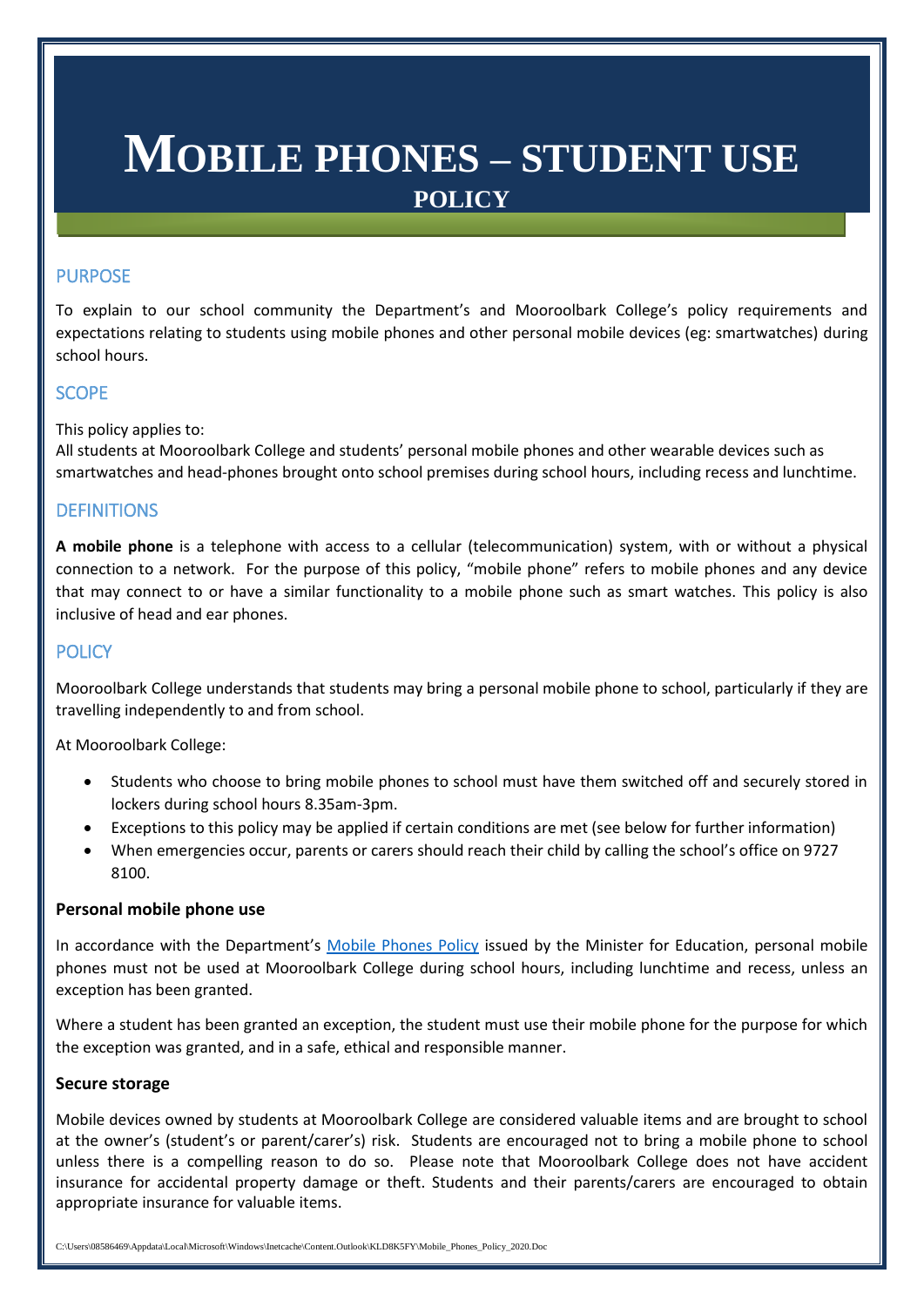Where students bring a mobile phone to school, Mooroolbark College will provide secure storage through the provision of student lockers. Students are required to bring their own lock in order to ensure locker security. At Mooroolbark College students are required to store their phones in their lockers.

## **Enforcement**

Students who use their personal mobile phones inappropriately at Mooroolbark College may be issued with consequences consistent with our school's existing Student Engagement Policy.

Any student who does not comply with this policy, the phone/head-phones/smart-watch or similar item will be confiscated to be collected by the student at the end of the school day. If there is repeated non-compliance with this policy, the item will need to be collected by a parent/guardian and activation of the Student Engagement Policy.

At Mooroolbark College, inappropriate use of mobile phones is **any use during school hours**, unless an exception has been granted, and particularly use of a mobile phone:

- in any way that disrupts the learning of others
- to send inappropriate, harassing or threatening messages or phone calls
- to engage in inappropriate social media use including cyber bullying
- to capture video or images of people, including students, teachers and members of the school community without their permission
- to capture video or images in the school toilets, changing rooms, swimming pools and gyms
- during exams and assessments

## **Exceptions**

Exceptions to the policy:

- may be applied during school hours if certain conditions are met, specifically,
	- o Health and wellbeing-related exceptions; and
	- o Exceptions related to managing risk when students are offsite.
- can be granted by the principal, or by the teacher for that class, in accordance with the Department's Mobile [Phones Policy.](https://www.education.vic.gov.au/school/principals/spag/safety/Pages/mobilephones.aspx)

The three categories of exceptions allowed under the Department's [Mobile Phones Policy](https://www.education.vic.gov.au/school/principals/spag/safety/Pages/mobilephones.aspx) are:

*1. Learning-related exceptions*

| <b>Specific exception</b>                                                                                                          | <b>Documentation</b>                                                                                                  |
|------------------------------------------------------------------------------------------------------------------------------------|-----------------------------------------------------------------------------------------------------------------------|
| For specific learning activities (class-based exception)                                                                           | Written into unit of work that is approved by either<br>the Curriculum Executive Committee or Education<br>Committee. |
| For students for whom a reasonable adjustment to a<br>learning program is needed because of a disability or<br>learning difficulty | Individual Learning Plan                                                                                              |

## *2. Health and wellbeing-related exceptions*

| <b>Specific exception</b>                                                                                          | <b>Documentation</b>               |  |
|--------------------------------------------------------------------------------------------------------------------|------------------------------------|--|
| Students with a health condition                                                                                   | <b>Student Health Support Plan</b> |  |
| <b>Students who are Young Carers</b>                                                                               | A localised student record         |  |
| C:\Users\08586469\Appdata\Local\Microsoft\Windows\Inetcache\Content.Outlook\KLD8K5FY\Mobile Phones Policy 2020.Doc |                                    |  |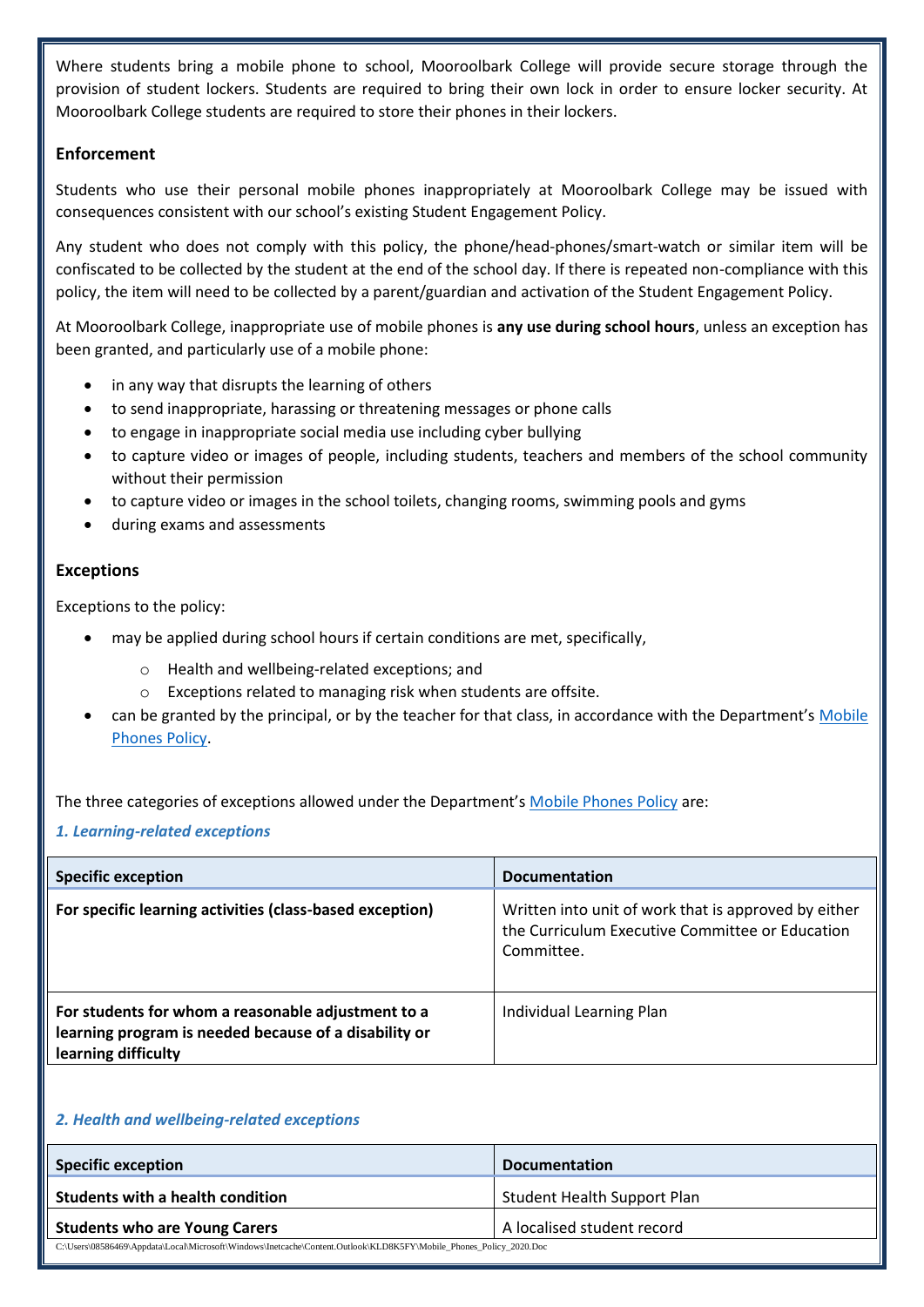### *3. Exceptions related to managing risk when students are offsite*

| <b>Specific exception</b>                                                                      | <b>Documentation</b>                   |
|------------------------------------------------------------------------------------------------|----------------------------------------|
| <b>Travelling to and from excursions</b>                                                       | Risk assessment planning documentation |
| <b>Students on excursions and camps</b>                                                        | Risk assessment planning documentation |
| When students are offsite (not on school grounds) and<br>unsupervised with parental permission | Risk assessment planning documentation |
| Students with a dual enrolment or who need to undertake<br>intercampus travel                  | Risk assessment planning documentation |

Where an exception is granted, the student can only use the mobile phone for the purpose for which it was granted.

### **Camps, excursions and extracurricular activities**

Mooroolbark College will provide students and their parents and carers with information about items that can or cannot be brought to camps, excursions, special activities and events, including personal mobile phones.

#### **Exclusions**

This policy does not apply to:

- Out-of-school-hours events
- Travelling to and from school
- Students undertaking workplace learning activities, e.g. work experience
- Students who are undertaking VET not on a Department of Education site

# RELATED POLICIES AND RESOURCES

- Mobile Phones [Department Policy](https://www.education.vic.gov.au/school/principals/spag/safety/Pages/mobilephones.aspx)
- Student Engagement Policy

#### **STAGED RESPONSE TO INAPPROPRIATE USE OF MOBILE DEVICE:**

In an instance where a student has not complied with the Mooroolbark College Mobile Device Policy, the following steps are to be applied.

Teacher to document on Compass that student has phone in class.

**First offence:** The student is sent to Student Administration with a signed planner to hand in their phone. The phone can be collected at end of the school day by the student. Student administration will sign the student diary and add student name to the log book recording the student's name.

**Second offence:** As above, with the addition that the student will receive a lunch-time detention that will be issued by the House Co-ordinator. Student administration to communicate to Houses when it is the student's second offence.

**Third offence:** As first offence procedures and after-school detention that will be issued by the House Co-ordinator. The phone needs to be collected by a parent/guardian.

If a student fails to comply with the instruction to take the phone to Student Administration, the School Wide Positive Behaviour officer to be called to support.

C:\Users\08586469\Appdata\Local\Microsoft\Windows\Inetcache\Content.Outlook\KLD8K5FY\Mobile\_Phones\_Policy\_2020.Doc